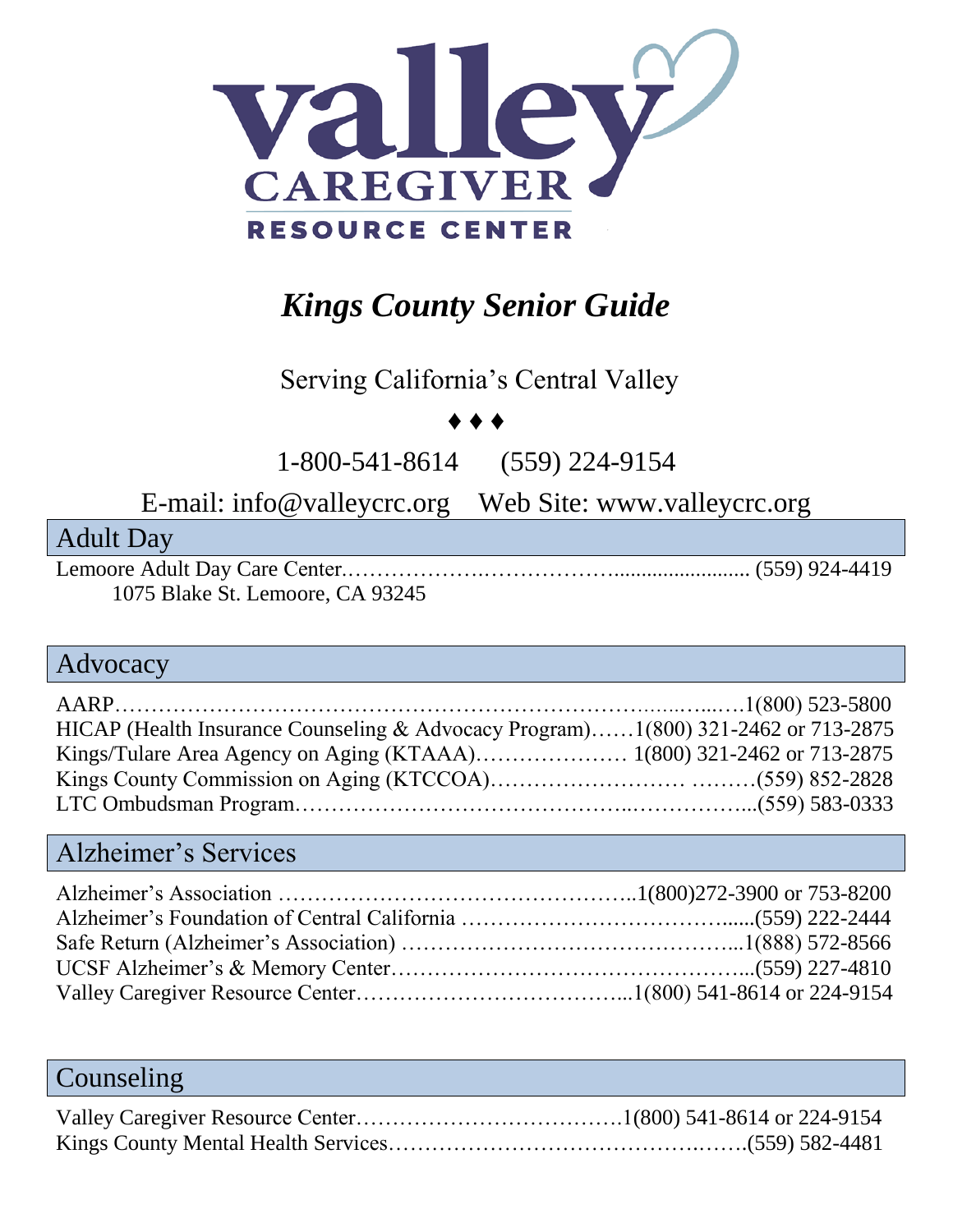### Disability Programs & Services

## Emergency Hotlines (24 hr)

### Equipment and Supplies

### Financial Assistance

# Food Programs

### Hospice

### Home Health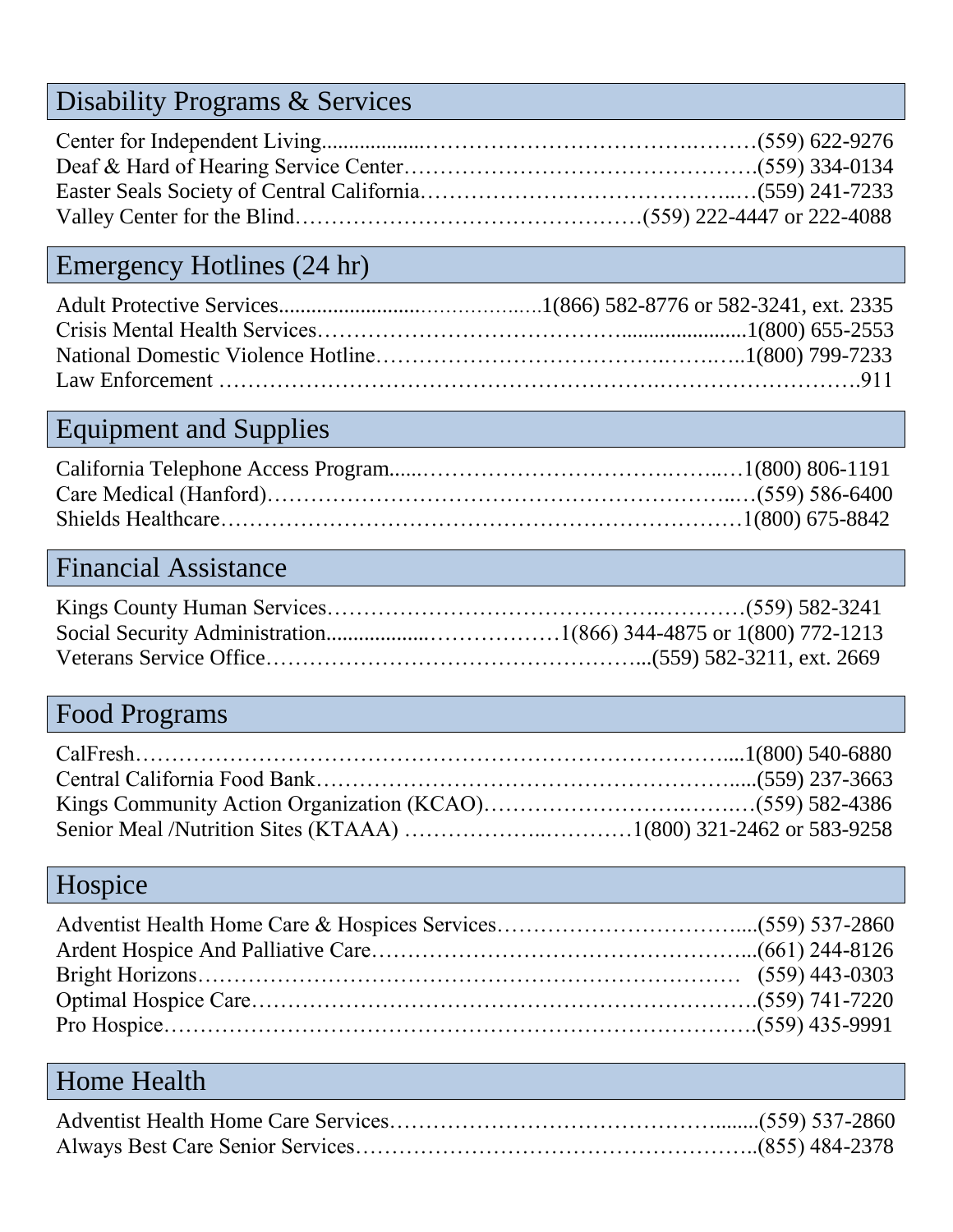# Housing

## Housing Advocacy

## In-Home Services

# Insurance Programs

| HICAP (Health Insurance Counseling & Advocacy Program). (800) 321-2462 or (559) 713-2875 |  |
|------------------------------------------------------------------------------------------|--|
|                                                                                          |  |
|                                                                                          |  |
|                                                                                          |  |

## Legal Services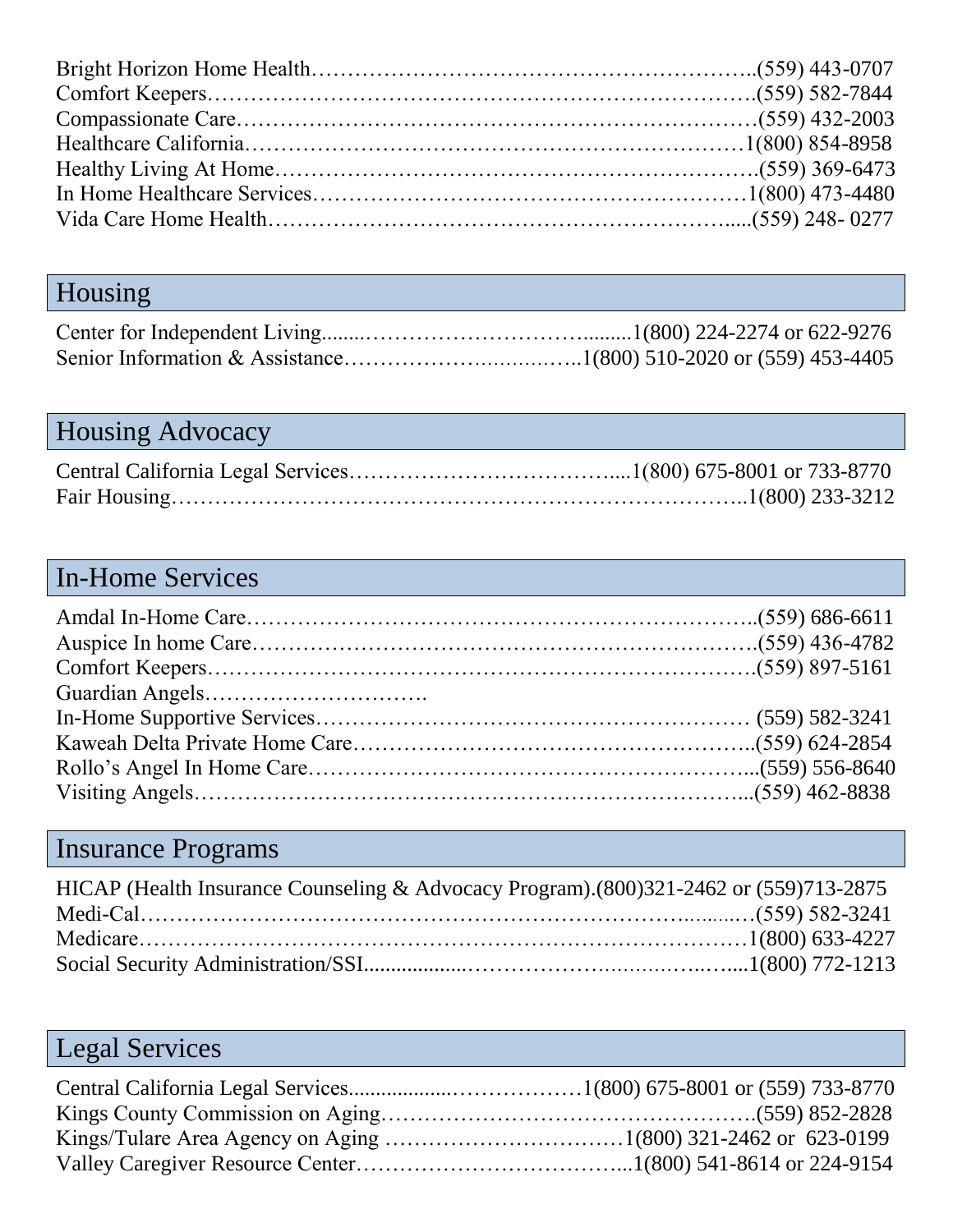#### Respite Care

### Senior Centers

#### Specialized Transportation

Tri County Medical Transportation...................…………………...1(800) 996-2990 or 637-1851

#### Transportation

Kings Area Rural County Rural Transit (KART)……………………...(559) 582-3211 ext. 2828

#### Utilities Assistance

#### Miscellaneous

#### Web Sites

| California Department of Services and Developmentwww.csd.ca.gov/Programs |  |
|--------------------------------------------------------------------------|--|
|                                                                          |  |
|                                                                          |  |
|                                                                          |  |
|                                                                          |  |
|                                                                          |  |
|                                                                          |  |
|                                                                          |  |